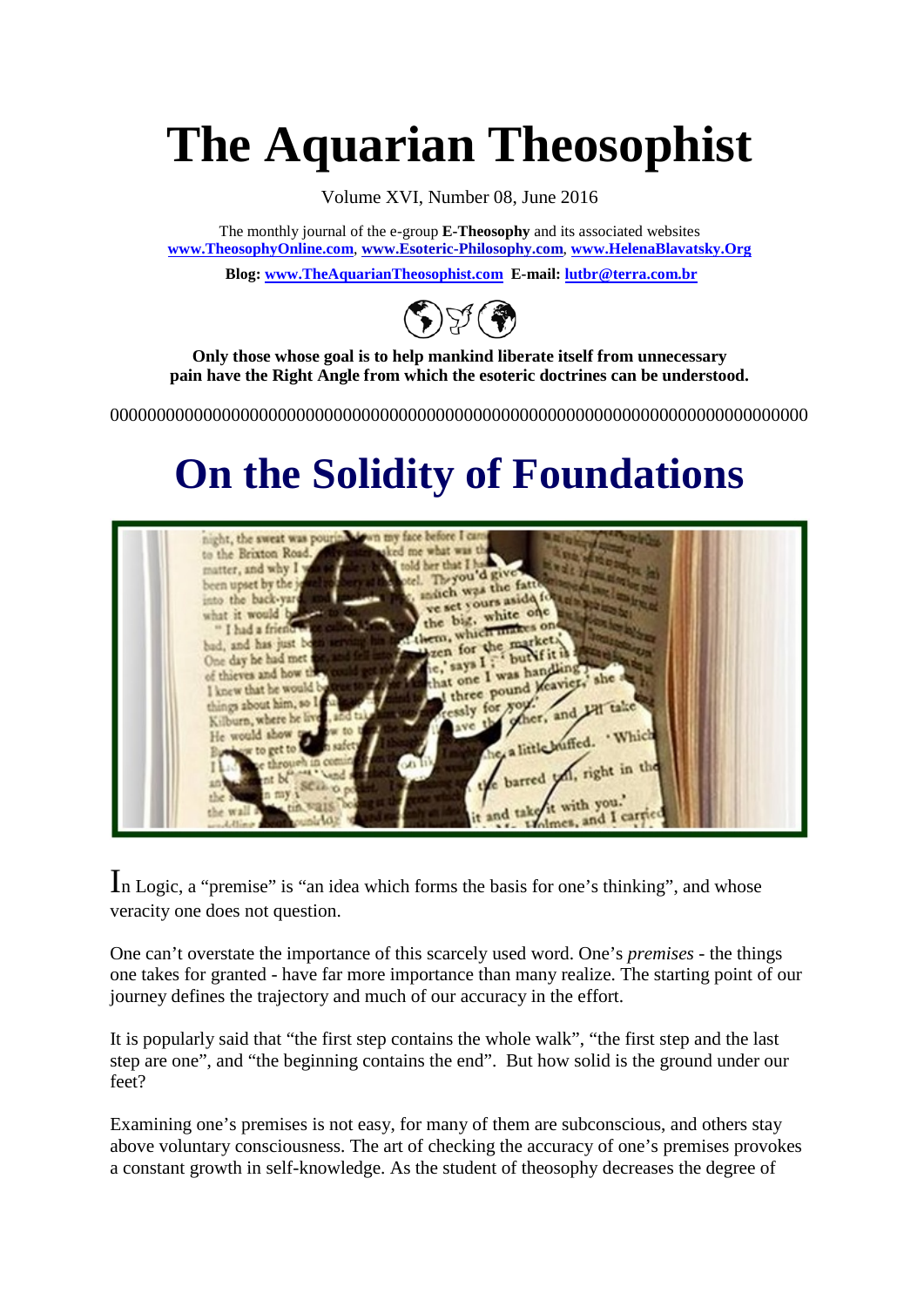self-delusion and learns to investigate life in more effective ways, he becomes a sort of detective and can better see the firmness or otherwise of the *foundations* beneath his own daily thinking, or beneath the *social structures* around him.

### **The Door to Knowledge**



Helena Blavatsky and her Masters taught that real theosophy will not be found in the dead letter of even the best works on universal wisdom.**[1]** 

The teachings can but point out the way to wisdom: parroting their outward wording will not produce good results. The search for divine knowledge must be autonomous, self-responsible and independent. It is also a fraternal action which develops through mutual help.

The authentic and undistorted teachings are the indispensable key to obtain true knowledge, but each one must open the door by his own merit.

#### NOTE:

**[1]** See for instance Letter XLIX, or 49, in "The Mahatma Letters", TUP edition.

000

**Beliefs that cannot be questioned** are easy, comfortable, motionless and have no life. They expand ignorance. The absence of knowledge often hides behind an elegant collection of spiritual phrases and platitudes. The learning road is dynamic, stimulating, uncomfortable, challenging, often painful, and leads to wisdom. Dictionaries define "pedagogy" (from the Greek "paidagogia") as the method and practice of teaching. Four ideas, at least, should be added to such a definition. First, that the center of every effective pedagogical process is in the learning. Second, that an authentic learning occurs as long as the student is fundamentally independent. Third, that we all teach one another all the time; and fourth, that we teach both by words and by example.

[From the article "**The Pedagogy of Theosophical Wisdom**", which is available in our associated websites.]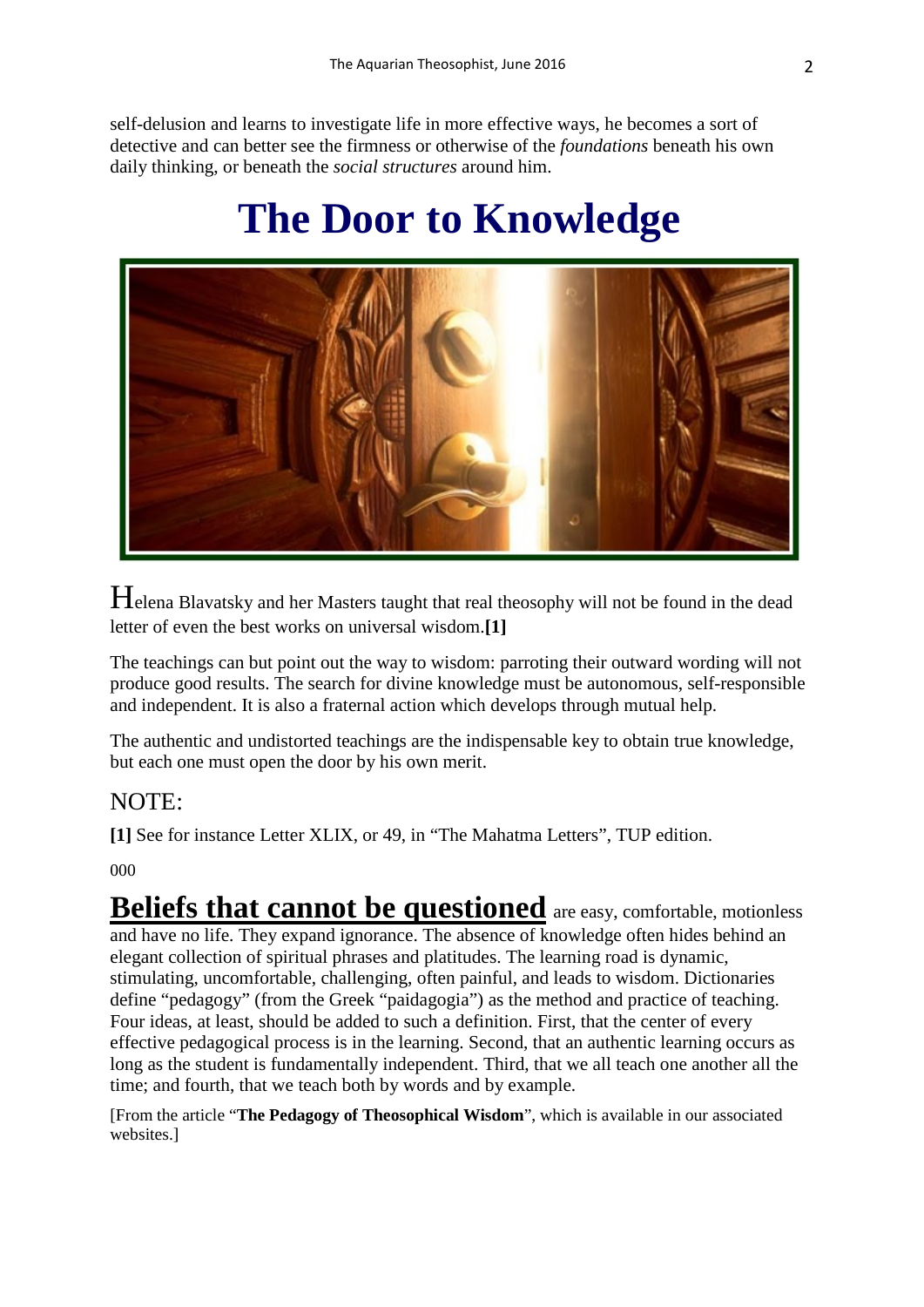# **The Spirit of Research**



Since blind faith is not a part of the theosophical method, it never presents itself as such, in theosophical circles, but piously disguises itself as *true thinking* and *self-responsible choice*. It tries to flow therefore as a subconscious process.

In order to avoid credulity and dogmatism, one must develop discernment and not its appearance. Mistakes are easy to find in life, starting by one's own: we have to be impersonally vigilant before them. Robert Crosbie wrote these well-known words:

"The most painful experiences I have had in my Theosophical life have been the witnessing of the negation of Theosophic principles by those professing them, and were it not my duty to put you in possession of the facts as I know them - facts representing dangers which lie about us in our quest - I would not have spoken. You asked for the facts; I have to give them as I know them. It should be said that while we condemn the act, we never condemn the actor. The Theosophist must recognize that failures are not irremediable if followed by undaunted struggles upwards, and for professing Theosophists, who to our eyes appear to have strayed from the Path, we know that the time will come when the failure will be recognized, and the struggle back will be hard." **[1]**

Little by little progress towards wisdom takes place. "Light on the Path" clarifies: "No man is your enemy: no man is your friend. All alike are your teachers." **[2]**

It is up to us to look for lessons, and to remember that they can be found everywhere, any time.

#### NOTES:

**[1]** "The Friendly Philosopher", Theosophy Co., pp. 28-29.

**[2]** "Light on the Path", by M.C., Theosophy Company, India, Bombay, 90 pp., p. 24.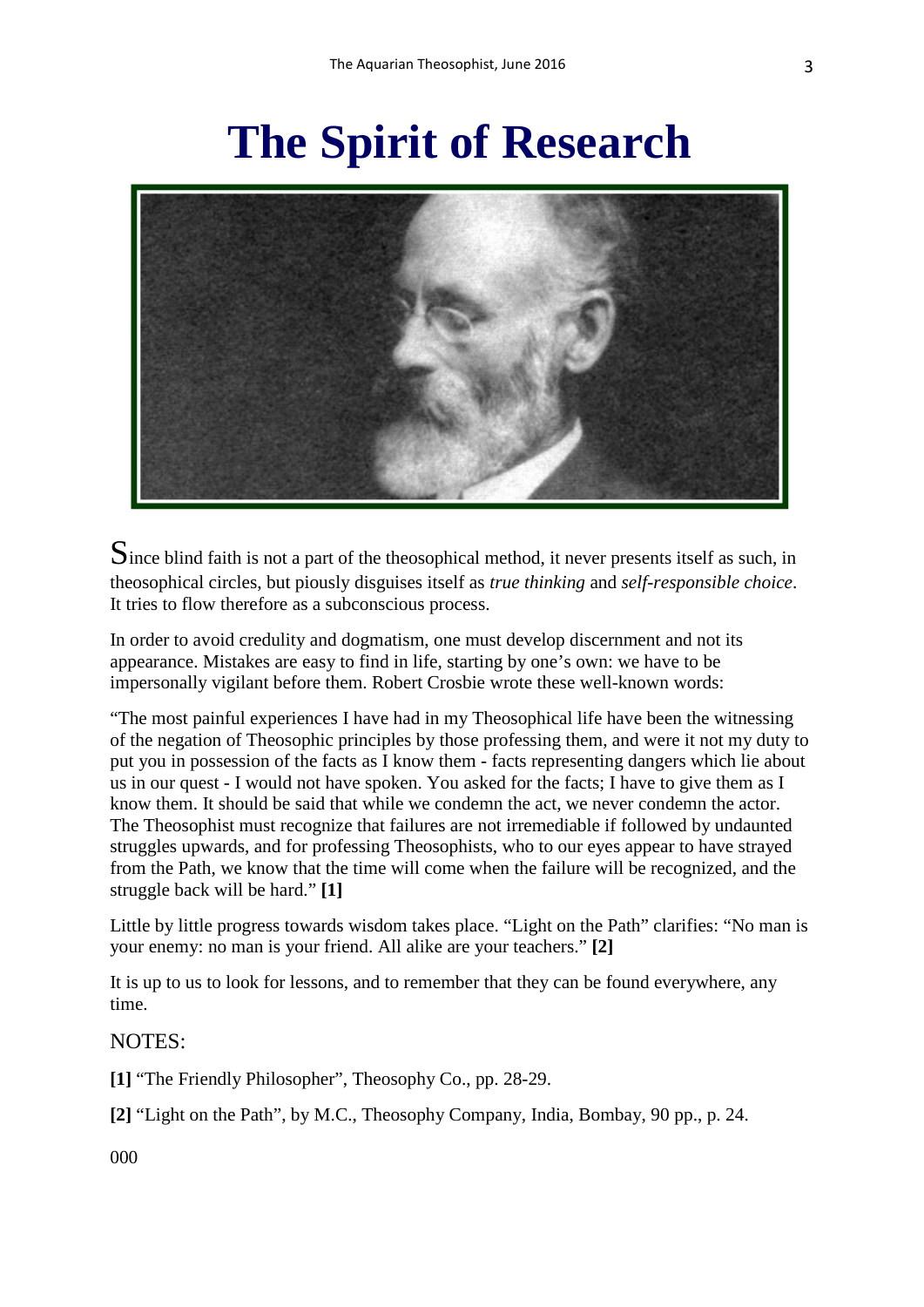### **Learning to Learn From Every Circumstance**



Many a student of theosophy finds it tiresome to live and work in the outside world, while the soul aspires for universal wisdom.

This is the illusion of laziness.

There is no such separation between the world of spirit and the material world. Wisdom is attained by producing the right kind of good karma, during a time that is long enough.

In the first decades of the 21st century the world seems to face a widespread epidemic of irresponsibility. And the lack of self-responsibility prevents any real learning of wisdom.

How many in theosophical and esoteric circles actually know they are personally coresponsible for the fate of our civilization? Certainly not one hundred per cent. Many join esoteric associations with motives that do not include helping mankind. They can only get the selfishness with which they search for personal "liberation".

Others disguise their feelings of boredom and irresponsibility under the pious appearance of carefully whited sepulchres.

Students of philosophy who have common sense must see such traps and resist the temptation to join the club of the self-deluded.

What is the real and enduring vocation of a theosophist?

It is to fulfil his duties regardless of pain or pleasure. It is to develop a degree of stoicism.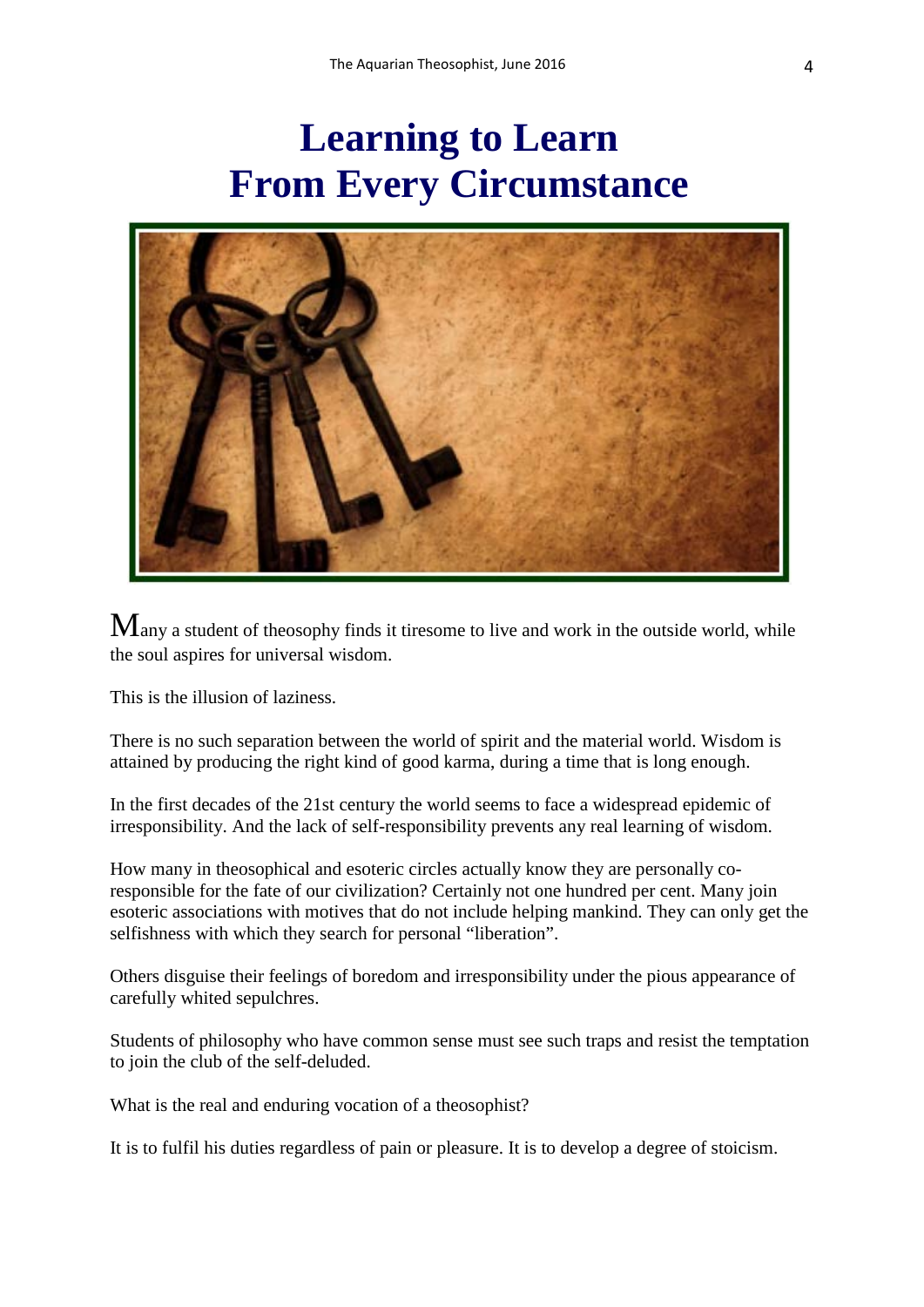He must realize that life is about lessons - including the hard ones, which are often the most precious - and that the good Karma is not supposed to grant him always pleasant situations. His family and work, under whatever circumstances, are most valuable parts of his theosophical studies and efforts.

To reject one's circumstances is but a subconscious form of boycotting the Teaching. No obstacle or difficulty is an excuse to abstain from studying and learning in whatever little way it may be now possible to us. In fact, we can only absorb the teachings of theosophy and live up to them if we take as a starting point the very context which now surrounds us.

Deserving an improvement is the first step - and it depends on us.

Postponing efforts and decisions leads to self-defeat. Two keys to the victory are right action here and now and learning from each and every event or situation.

### **The Universe as a Mirror A Cosmic Dimension in Self-Knowledge**



If we know that the Moon cycle affects the tides of the ocean, that plants depend on the light of the Sun and poets talk to the stars in the sky, we should be aware that all things in the universe ceaselessly talk to each other, or interact.

Direct observation shows that astrological movements and geometrical angles between celestial bodies influence in most practical ways our states of mind.

As the student of philosophy and theosophy looks within and away from the outward world, he is not retiring into some individual level of existence that is separated from the cosmos.

He knows he is but a particular way of interaction among anonymous parts of the universe. Even this particular pattern of interaction changes all the time, as his learning expands. The more he knows, the more he sees his lower self as a tool, or a friend, and not as himself.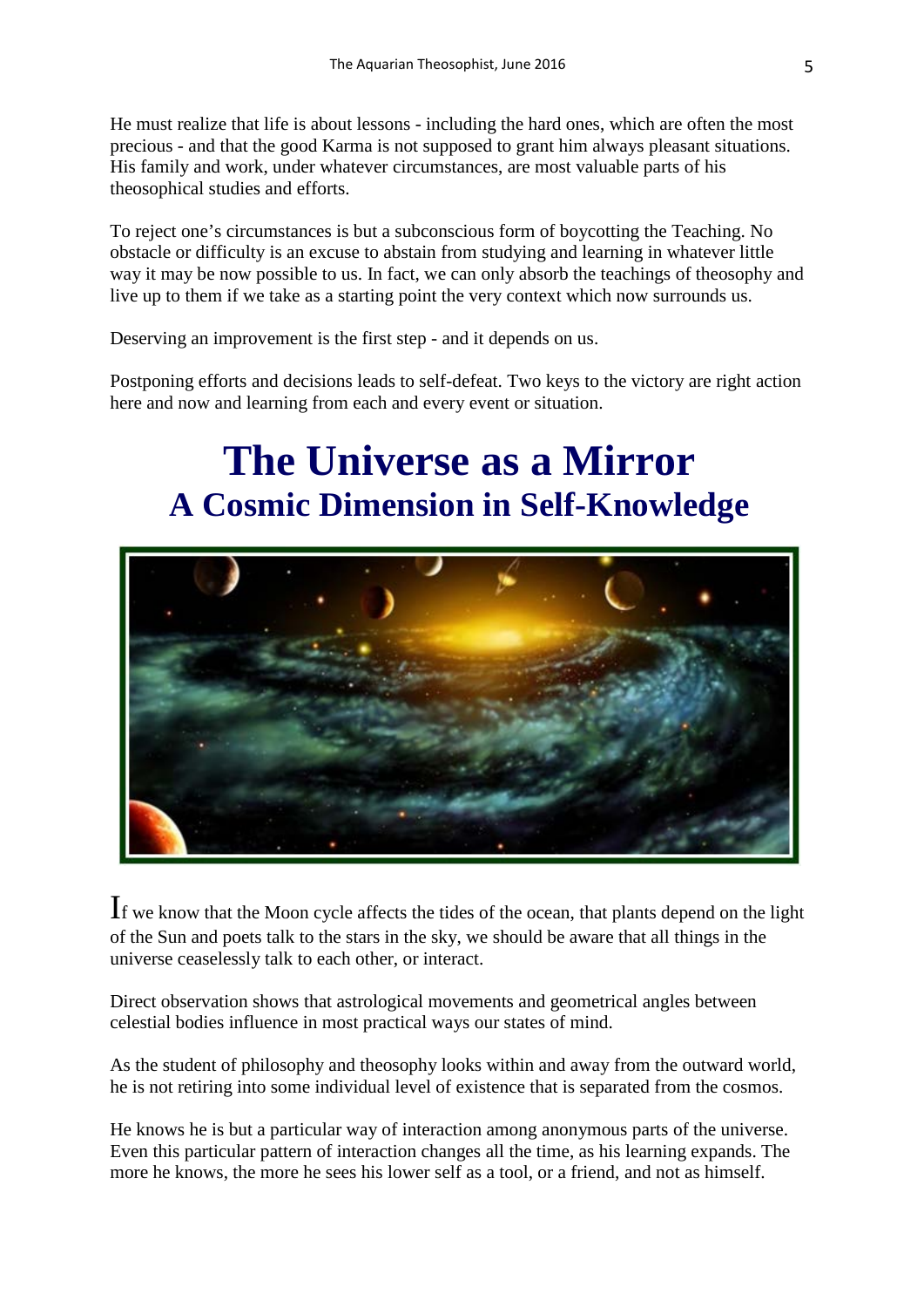# **The Process of Self-Identification**



 $\Gamma$  he student of classical theosophy is continuously exposed to the thought-currents and vibrations of illusion. They come to him with attractive invitations to impulses based on attachment, greed, rejection and so on.

In the absence of due vigilance, the pilgrim may absorb unfortunate ideas coming from friends and foes alike, or from the wider collective karma and mental atmosphere. He must learn to spontaneously identify himself with the Impartial, Impersonal Generosity in his heart, the center of Silent Friendship for All, in his soul. At the same time, he has to reject subconscious forms of self-identification with the world of appearances and all things morally despicable or intellectually narrow.

000

# **Human Happiness and Law**

The Constitution of the United States of America starts with a reference to three inalienable rights of human beings which were established by Natural Law: the right to Life, the right to Liberty, and the right to the Pursuit of Happiness.

The three items are essential to Theosophy and bring creative challenges to every citizen. They also cannot be separated from one another.

There are wise and unwise ways to manage the fact that one is alive, that one has a degree of liberty, and is able to pursue happiness.

Pursuing happiness is not the same as pursuing satisfaction. It means building and putting into motion the Causes of happiness, as well as the Causes of liberty, while knowing that both liberty and happiness are mainly inner, and secondarily external.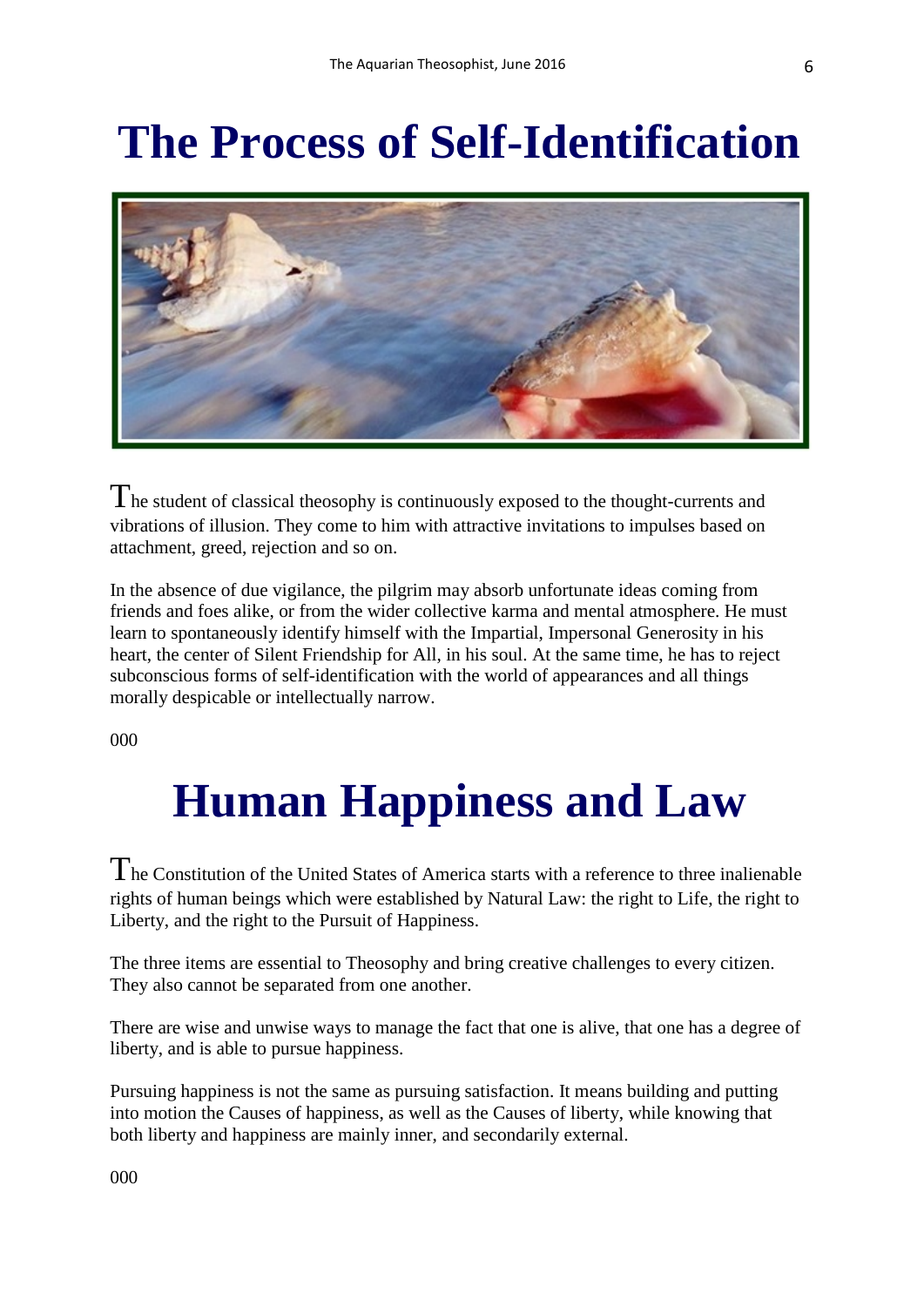# **On Deserving Help**



One of the first conditions necessary to make progress along the theosophical path is a wellknown tenet: one must remember that the mere fact of trying one's best brings about the seeds of a victory that will occur sooner or later, it does not matter exactly when.

As the pilgrim makes an effort to live up to the theosophical ideal, a twofold challenge takes place.

1) On one hand, he has to surround himself of higher influences and inspiring opportunities, adopting the necessary practices and habits.

2) On the other hand, he must see through illusion and identify around him the higher and inspiring opportunities that are disguised by routine, hidden in challenging situations or made invisible by his own difficulties in looking at life.

When he feels inspired by each event, pleasant or not, it becomes easier for him to receive help.

000

See in our websites the article "**The Opportunities Ahead of Us**".

000

### **Editorial Policies According to Helena Blavatsky**

In the ordinary run of daily life speech may be silver, while 'silence is gold'. With the editors of periodicals devoted to some special object 'silence' in some cases amounts to cowardice and false pretences.

(Helena P. Blavatsky, in "A Reply to Our Critics", an article in the volume "A Modern Panarion", Theosophy Co., 1981, 504 pp., see p. 387. )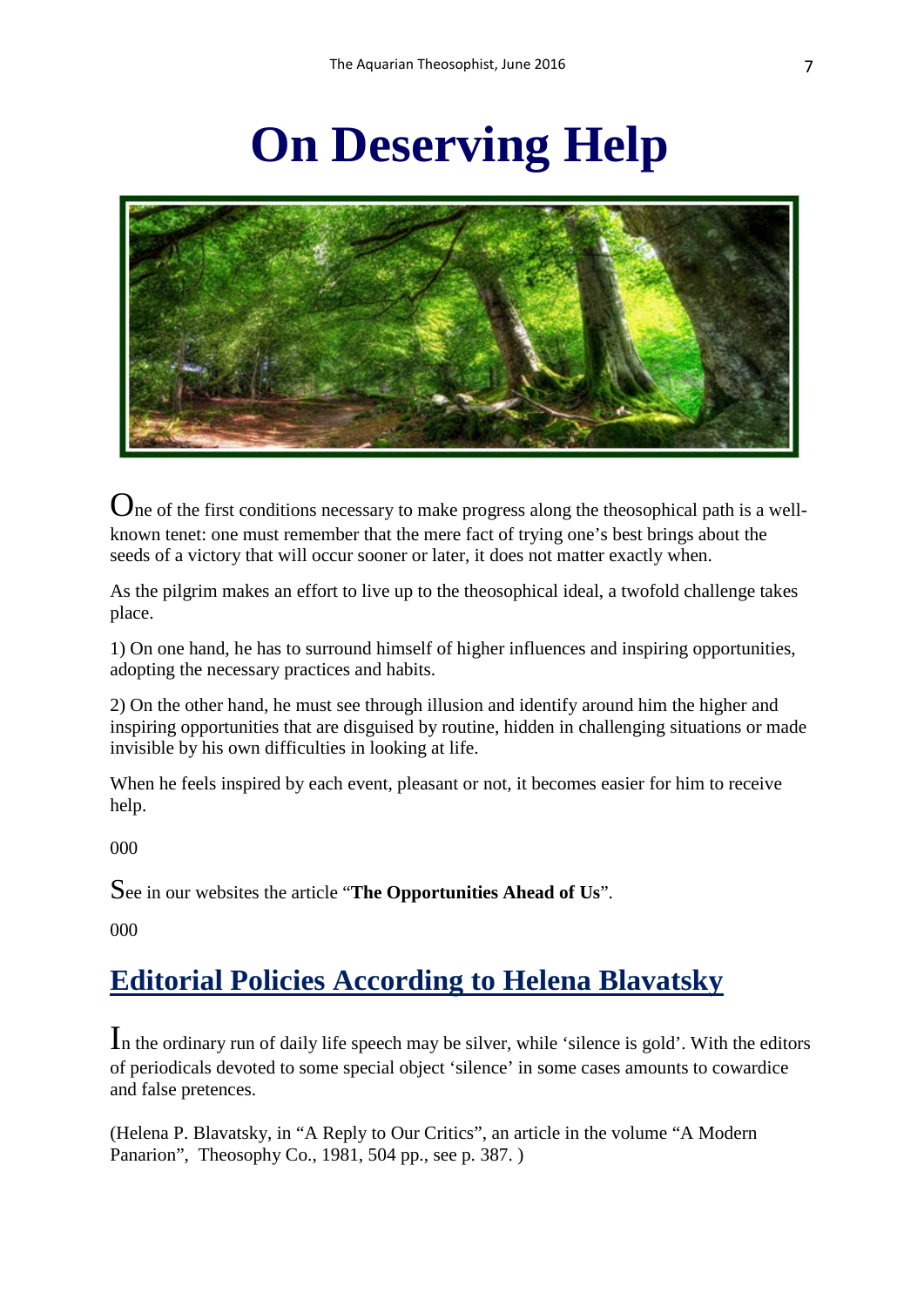### **Literature, Art, TV and Thought Soul Change is the Source of Social Change**



After several millennia of constant social change and countless attempts to "reform" and "make revolutions", it is nigh time for all to see that there is no real change for the better, in society, unless it comes from, and expresses, an improvement of the soul of people in the first place.

If human beings change the state of their souls and open themselves to wisdom, compassion and truthfulness, all things terrestrial will heal themselves almost instantly. If people do the opposite, however, mediocrity will harvest what it has sown. The right kind of social change comes when people think of their duties, more than about their "rights".

#### **The Karma of Writers and Leaders**

A rare 1918 book on the life and work of Brazilian philosopher Farias Brito was recently published online **[1]**, which examines the influence of famous artists and writers on human karma.

Social leaders and thinkers have a relatively large-scale influence which help or hinder ethics and morality in society. Sometimes they indirectly stimulate crime, lust, violence, and psychological depression. Classical examples of the problem include "low-astral" books by E. Zola or F. Dostoevsky, to name but two.

More recent examples of negative feelings being transmitted to millions of people are extremely diverse and easy to find on TV and the movies, in music, and on the Internet.

The issue is decisive for the quality of one's life. Just as there is a physical health, the health of one's feelings must also be defended and enhance. It is often easier to avoid contaminated food than poisoning emotions. And the social media are not innocent in such a battle. They either help human evolution or create obstacles to it.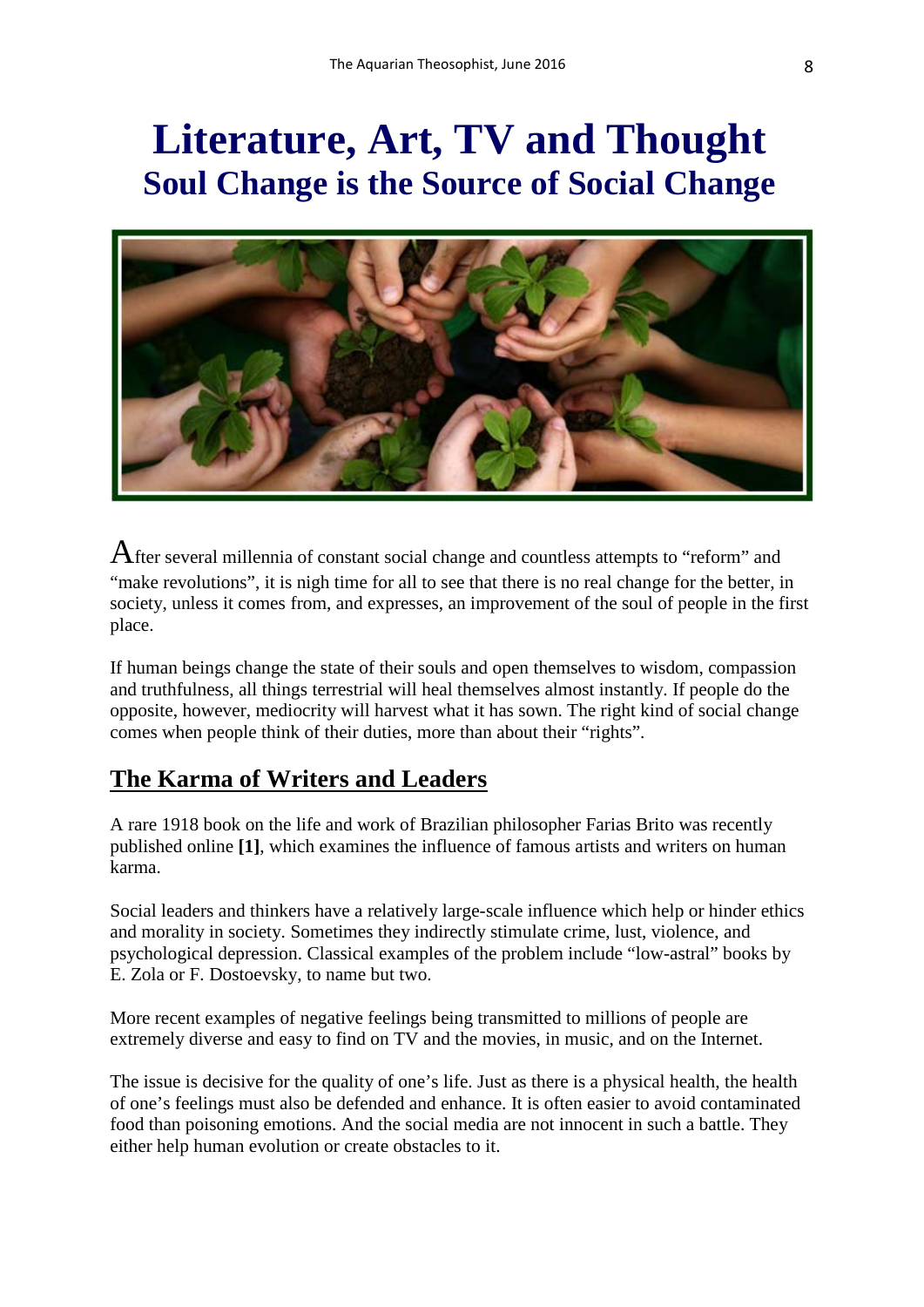The well-informed citizen is vigilant as to what kind of Art or Journalism he admires and stimulates. He knows that the dramatic and heroic side of life is part of human adventure, but negativity and despondency are stumbling blocks on the way to peace or wisdom.

Philosophy, psychology, art, politics, economy, science, literature and every department of life should learn to express in due time a solid awareness of the fact that the future results from decisions and efforts made in the present.

While the above idea seems easy enough to understand, acting in accordance with it requires a higher type of intelligence which is still hard to find these days. The growth of such a deeper awareness must be accelerated by theosophists so as to become stronger than the acceleration of humanity's karma as a whole.

There is no superficial hurry and no time to lose. The teachings of modern esoteric philosophy were given to the wide public during the last quarter of 19th century. Since then human mind got stronger and sharper, and yet human thoughts and emotions did not get necessarily purer or healthier.

The strength of human thoughts is constantly increasing. Taking into consideration that they produce quick Karmic results, one thing becomes inevitably visible: the individual responsibility of artists, teachers, writers, reporters, media editors, political leaders, businessmen and vigilant citizens around the globe grows by the day.

#### **Voluntary Responsibility for One's Thoughts**

Every individual is part of the problem and must help with the solution within his own Karmic circle. Thoughts create reality in due time.

While each form of mediocrity tends to create other forms with the same substance, every expression of soul greatness also sets an example to be followed. Space and time are connected. Narrow minds see narrow events which are short-term. A vision which is small in time tends to be narrow in space.

Minds seeing long-term events have vast horizons, and wide horizons lead one to expand individual consciousness towards eternal time. Unlimited time relates to infinite space. The level of mind that strives towards infinity tends to liberate itself from ignorance.

The feelings and thoughts of every citizen impress themselves on the "spirit of the age", or collective karma, and produce a small degree of influence over it. No one can avoid the individual responsibility for his own mental and emotional productions. As wisdom grows, responsibility becomes a voluntary process.

The subtle results of our mental and physical actions are recorded in the canvas of our own subconscious world, in the first place. They then irradiate towards the world that surrounds us. The substance of our dreams and thoughts, as the atmosphere of our aura, can be improved by self-discipline and the decision to aspire for That which is true, good, unlimited by material bounds, and eternal.

Right thought is the first and main tool for mankind to create a civilization that deserves to endure. Theosophists cannot wash their hands of such a duty. A confidence in oneself, a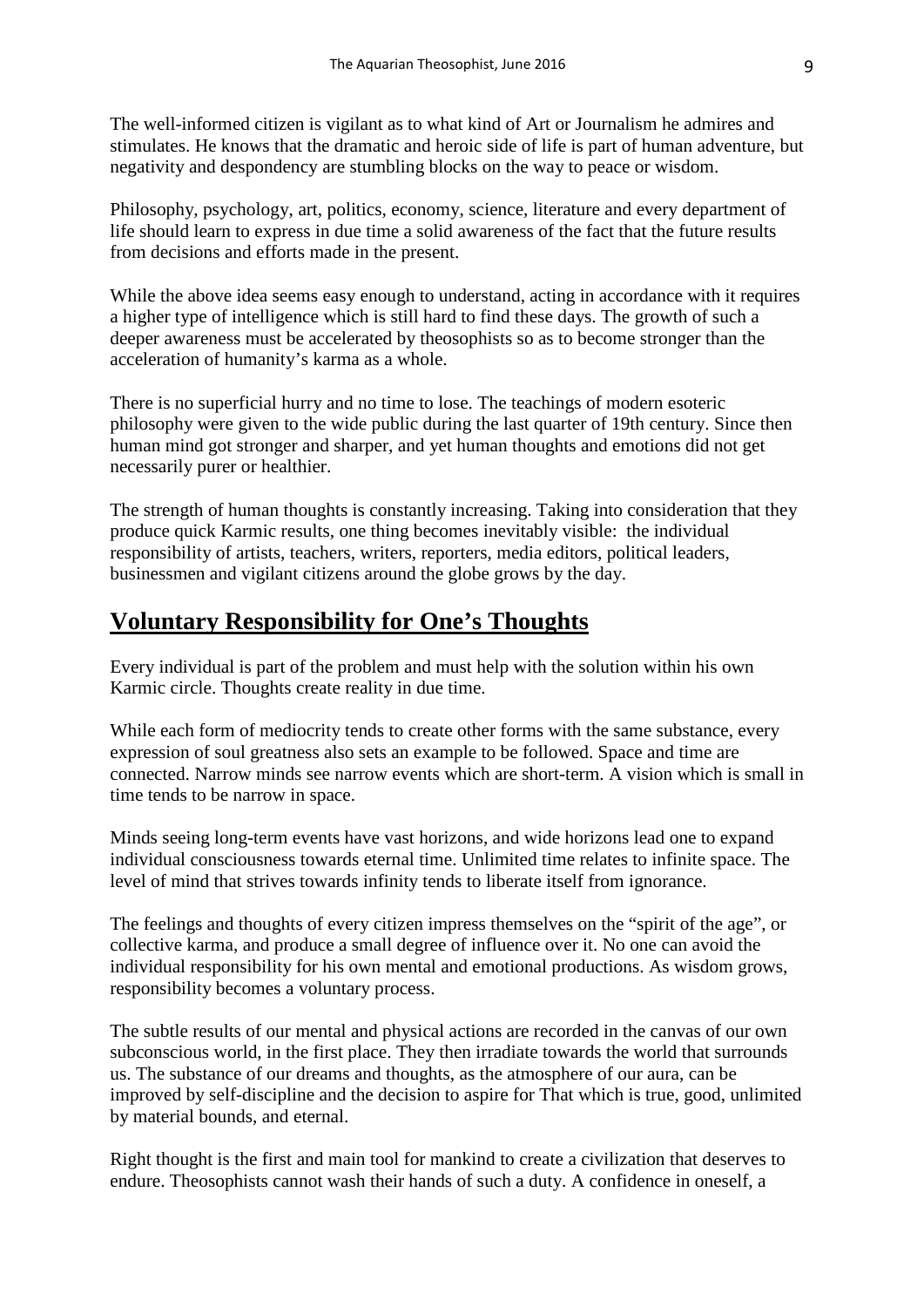confidence in life and a knowledge of the eternal law of universal equilibrium constitute a true elixir of happiness and a decisive aspect of the theosophical teachings.

#### NOTE:

**[1]** "**Farias Brito e a Reacção Espiritualista**", by Almeida Magalhães, 125 pp., 1918. See pp. 72-74. The book is available **[here](http://www.helenablavatsky.net/2016/06/farias-brito-e-reaccao-espiritualista.html)**.

000

# **Seven Levels of Beauty**



There is a sense of beauty for every level of consciousness, and it is on the higher planes of perception that eternal harmony can be seen.

By studying classic theosophy from the right point of view one starts to love ethics and goodness in deeper ways. A sense of moral beauty or ugliness unfolds with regard to one's actions and the actions of others. **[1]**

Some forms of pleasure are morally beautiful, and others, ugly. There are forms of victory which are balanced and just. Other victories lead to arrogance and defeat. Nature is generally harmonious because it lives according to the Law of the Universe, the principle of dynamic equilibrium. A life that is correct unfolds in accordance with the natural law in one's soul.

#### NOTE:

**[1]** Read in our associated websites the article "**The Beauty of Abstract Truth**".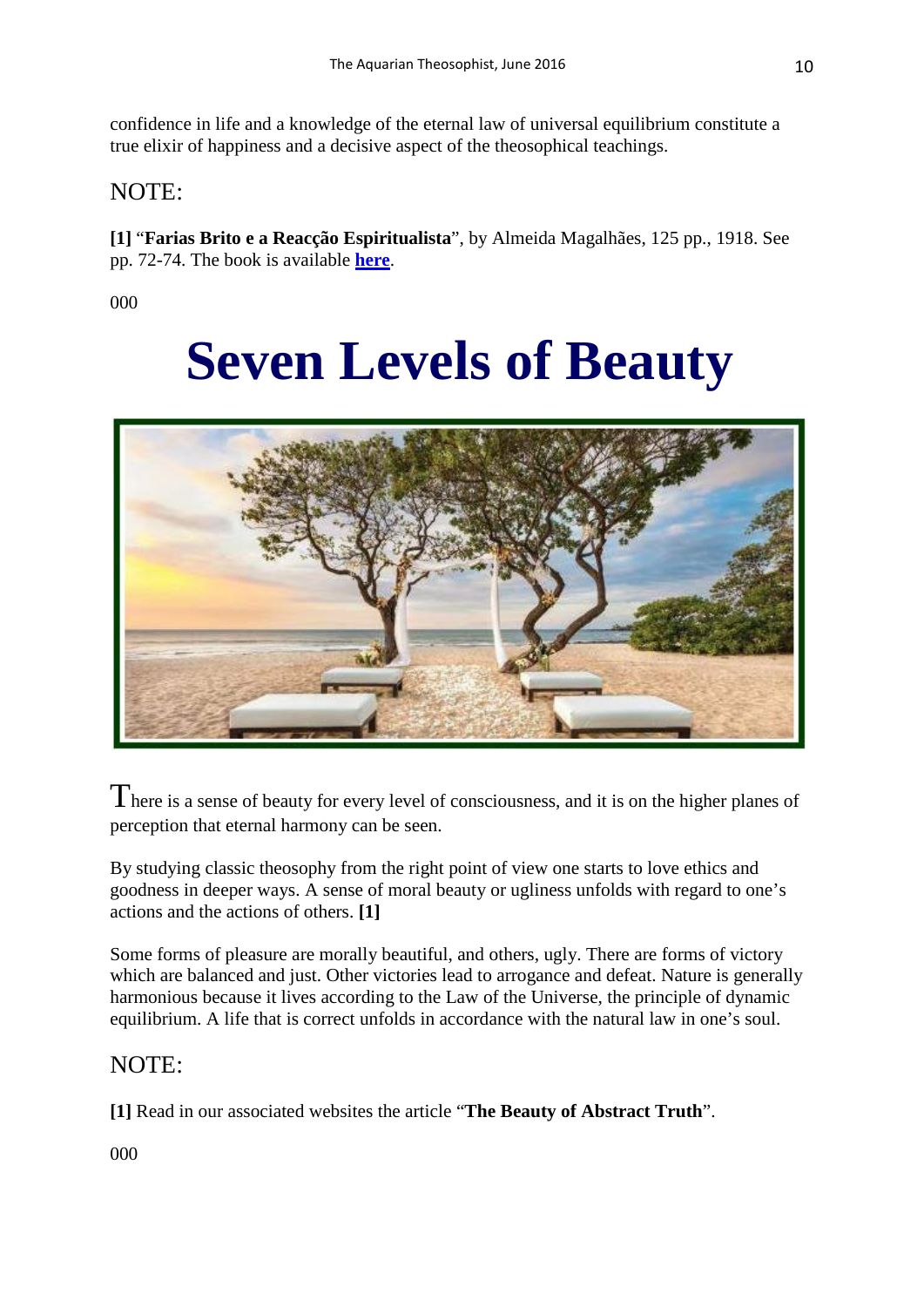### **A Sleeping Giant in South America Slowly the 'Country of the Future' Awakens**



**Millions took to the streets in Brazil in 2016, in manifestations against the governmental corruption promoted by a populist leader, here shown as one of the Beagle Boys**

Five centuries ago, in the year 1500 Brazil was officially discovered by Portugal when the Sun was in Taurus. The Portuguese navigators walked on soil and exchanged gifts with the native inhabitants on 23rd of April. The vast South American country likes to describe itself as a "sleeping giant" and as "the nation of the future".

The giant is now awakening, it seems. It is opening its eyes and seeing the unsustainable character of a sad old political system, a nightmare indeed, in which both "left" and "right" are corrupt and steal money from the nation while talking about progress, social justice and higher levels of economic development. Ultimately, the nightmare is materialism.

With more than 200 million inhabitants, Brazil is the fifth-largest country in the world, in territory. It is part of the Americas, of whose commitment to human future one can read in the book "The Secret Doctrine", by Helena P. Blavatsky.

By awakening to ethics and law enforcement, the country becomes self-responsible and its democracy gets strong enough to put in jail criminals of various political colours.

Some of such professional thieves disguise themselves as populist and "progressive" politicians. They cannot avoid the law of Karma nor prevent the vigilance of a nation which now learns to have respect for itself.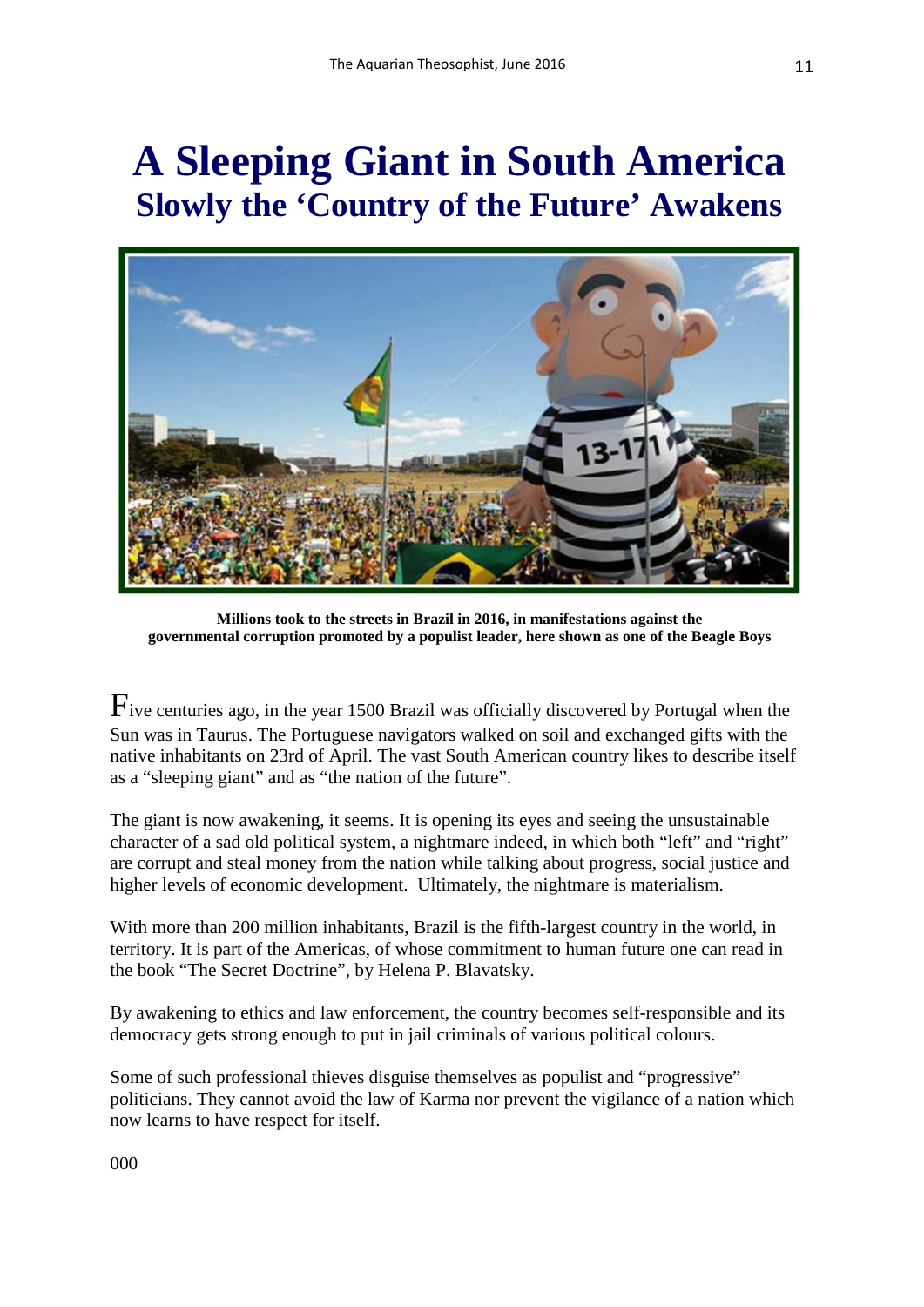### **Thoughts Along the Road Observing the Sacredness of Daily Life**



 $*$  Self-restraint is the basis of lasting contentment and happiness. True joy doesn't come from having one's wishes fulfilled. It results instead from reducing to a minimum one's personal desires.

\* It is easy to study, memorize, and regurgitate the wording of the authentic teachings of esoteric philosophy. If one wants to go beyond mere repetition and wishes to understand the inner meaning of the teachings, it is necessary to look at the wording from the point of view of the right motive and intention.

\* Only those whose goal is to help mankind liberate itself from unnecessary pain have the *Right Angle* from which the esoteric doctrines can be understood. The key to having access to knowledge is in one's motive for learning, in the first place. Deceiving oneself makes no sense. The mere *appearance* of selflessness is worse than useless. Selflessness must occur in the silence of the student's heart and enlighten his every action, showing him both the lessons learned and the lessons to be learned.

\* In the search for wisdom the point of view is therefore more important than the wording. If our viewpoint shows us but a narrow piece of landscape, we may become too optimistic about our wisdom and believe we have little to learn. A wider sort of horizon will make it possible for us to see how little we actually know. This is one of the first steps along the path to real knowledge. The more we know, the more we can see the vastness of that which we do not know.

\* Every Full Moon constitutes a turning point in the monthly journey. It represents the culmination of the accumulating processes. From the moment of the full moon on, it is the right time to conclude tasks, to improve, to accept detachment, and to quietly preserve one's positions. After the brightest point of the Moon's trajectory, it is not wise to carelessly start new efforts.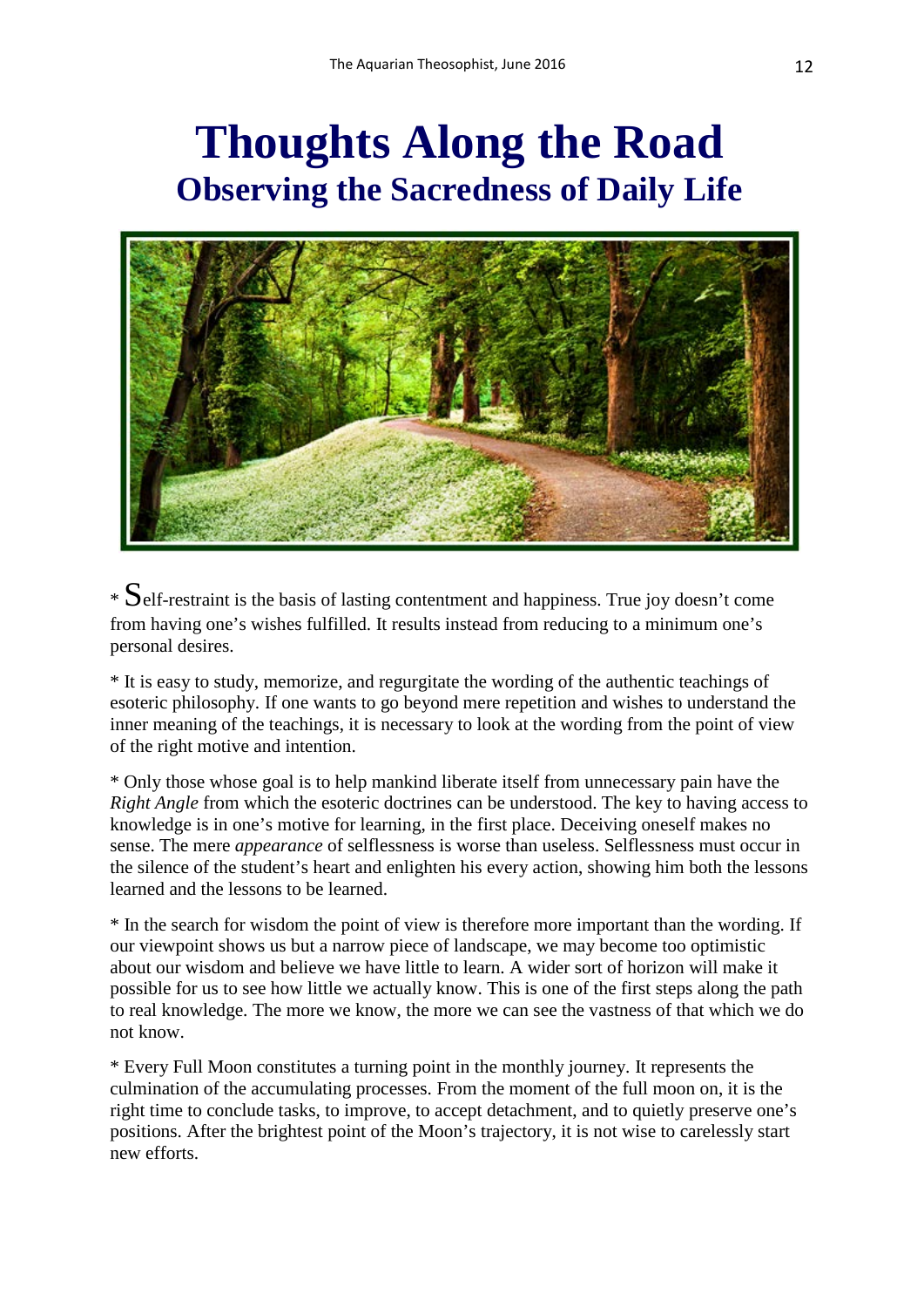\* Selfless work has to be both intense and calm. Silence and sound, as work and rest, must be correctly combined. Life invites us to be open to different rhythms, patterns of vibration and ways of saying things. Creativity is as important as tradition. Perseverance is internal, flexibility external. An iron will within, and adaptability outwardly; these are parts of our duty.

\* Each day of 24 hours includes as far as we are concerned a new manvantara and a pralaya, or another period of manifestation of the universe and its corresponding period of rest. It is correct during the daily manvantara not to take too many things for granted: vigilance, inner and outer, and prompt action - whenever it is necessary - grant stability.

\* Everything in life can be seen as a training and a test in Raja Yoga, the science of selfknowledge and self-control. One's seclusion is inevitable: however, it does not have to take place on the physical plane. While performing duties and tasks in various situations and levels of consciousness, one can remain innerly concentrated. As to the sources of bliss, the time-honored rule is "deserve, then desire".

\* Life is rhythmic. The different chains of causes and effects tend to reproduce themselves. Peace and good will are habits: unhappiness is another one. Even psychological pain is a habit. Wisdom consists in abandoning repetitive actions which produce or sustain suffering, and in establishing new rhythms and vibration patterns which produce contentment. There is a chain of causes and effects that leads to liberation, and it includes self-sacrifice, the voluntary sacrifice of lower self for a greater good.

\* Situations of ethical black-out sometimes take place according to the law of cycles. In such circumstances every honest individual must make once and again a hard choice in his soul, which goes beyond the limits of usual voluntary consciousness. If he chooses Comfort, he loses the inner Opportunity. If he chooses Listening to his Heart, he loses Comfort, renounces attachment to ignorance, and learns uncomfortable lessons while his horizon expands, and immediate facts get much smaller to his view. This is not a problem, for the widening of horizons and of time-perception is part of the learning process in esoteric philosophy.

\* Communal organizations need firm universal principles. They must have enduring goals, effective methods, and an ability to correct mistakes and learn from events. When the leaders of a collective structure systematically reject change and deny the need for it, they condemn themselves to irrelevance and lead their "structure" to a collapse. Life will not stop, and it will not bless the blindness of ill-informed leaders.

\* The idea is not quite true that "life begins again at each new day". The new beginning is not limited to a particular cycle. As long as we can listen to the Silence Within, life restarts every year, month, semester, lunar cycle, hour or instant. The renewing energy is everywhere in Space and at every point in time.

000

Happiness is a central and legitimate goal in life. It cannot be confused with passing satisfaction or short term pleasure.

[From the article "**Happiness Here and Now**", which is available in our websites.]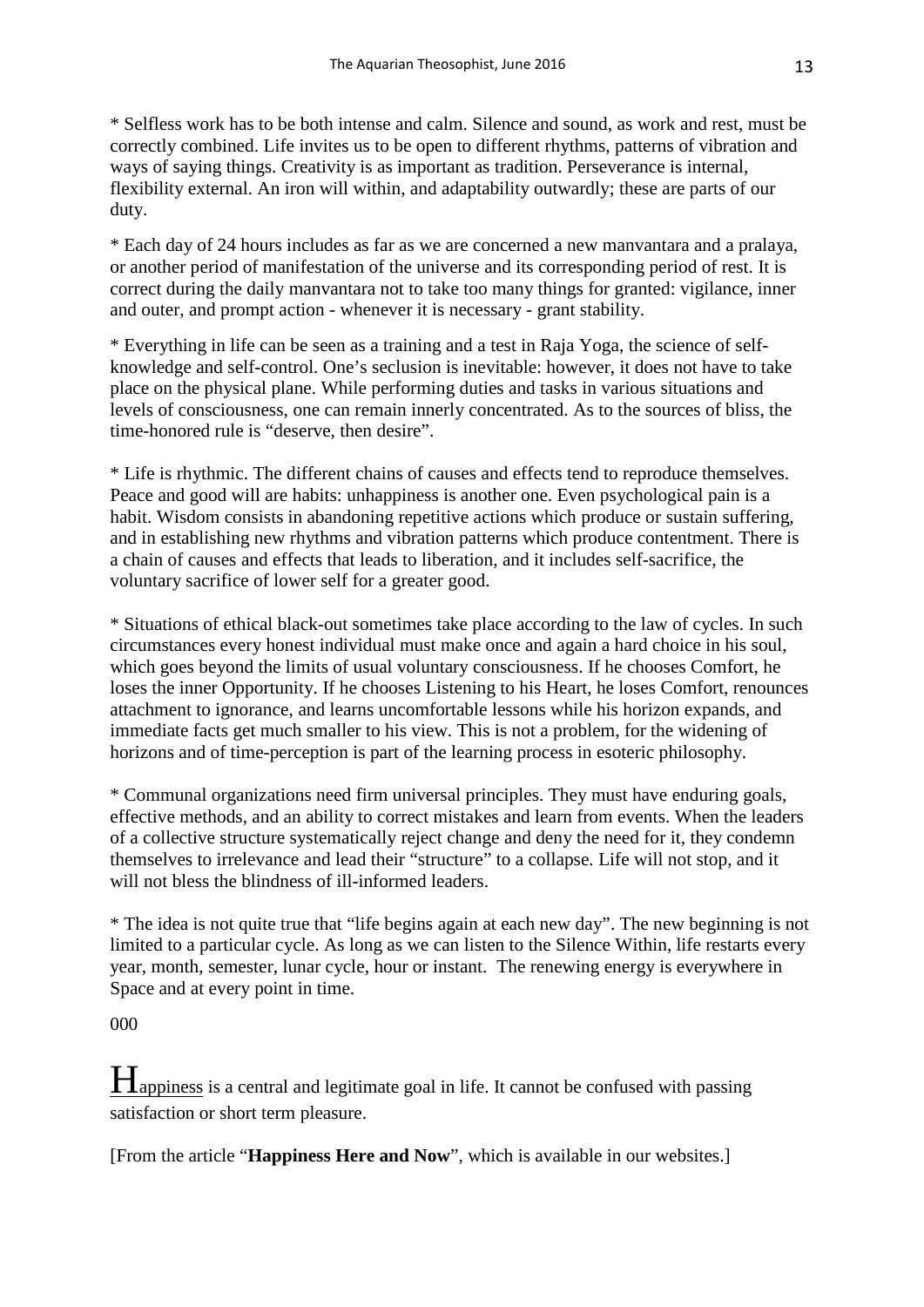### **Theosophy One Hundred Years Ago: How Science Relates to Life**

### **John Garrigues**

### **A** 抽 硼

The Kings of Light have departed in wrath. The sins of men have become so black<br>earth quivers in her great agony \*  $\degree$  The azure seats remain empty. Who of that earth quivers in her great agony The azure seats remain empty, Who of that earth quivers in her great agony  $*$  The azure seats remain empty. Who of the brown, who of the red, or yet among the black, races, can sit in the seats of the blessed, the seats of knowledge and mercy? Who can assum

# **HEOSOPHY**

#### Vol. IV

### **JUNE, 1916**

No. 8

No Theosophical Society, as such, is responsible for any opinion or declaration in this magazine, by whomsoever expressed, unless contained in an official document.

### **Editorial Note:**

The following text was written by John Garrigues and anonymously published by "**Theosophy**" magazine, Los Angeles, in June 1916, pp. 381-382. Europe was undergoing the World War I (1914- 1918), and Garrigues questions how really peaceful was the United States at the time. (CCA)

#### ON THE LOOKOUT

 $\mathbf{W}_{\text{e}}$  are hearing comparatively little today of "atrocities" in connection with the great war in Europe. Atrocities are still occurring, doubtless; but the long continued struggle seems to have hardened the sensibilities of the combatants, and that which was so terrible and unnatural in the war's early days seems now to be taken more or less as a matter of course. We in America may perhaps wonder that human feelings can become so atrophied and deadened by repeated outrage. But self-examination will reveal our hypocrisy.

What we really miss is the daily morning thrill, with the newspaper as conductor, at the breakfast table. As for atrocities, America is full of the atrocities of peace, if we can call present conditions a state of peace - lawful stealings, legalized murders, tortures of women and children, vivisection, and what not. Before us as we write, for instance, is a newspaper clipping detailing the methods of a case of human vivisection; and this "atrocity" is said to have been performed by a Professor in one of our great Universities where the "humanities" are supposed to be taught, the University of Michigan, a state institution, the rallying point (or should be at least) of all the highest and noblest ideals of one of *our* United States. This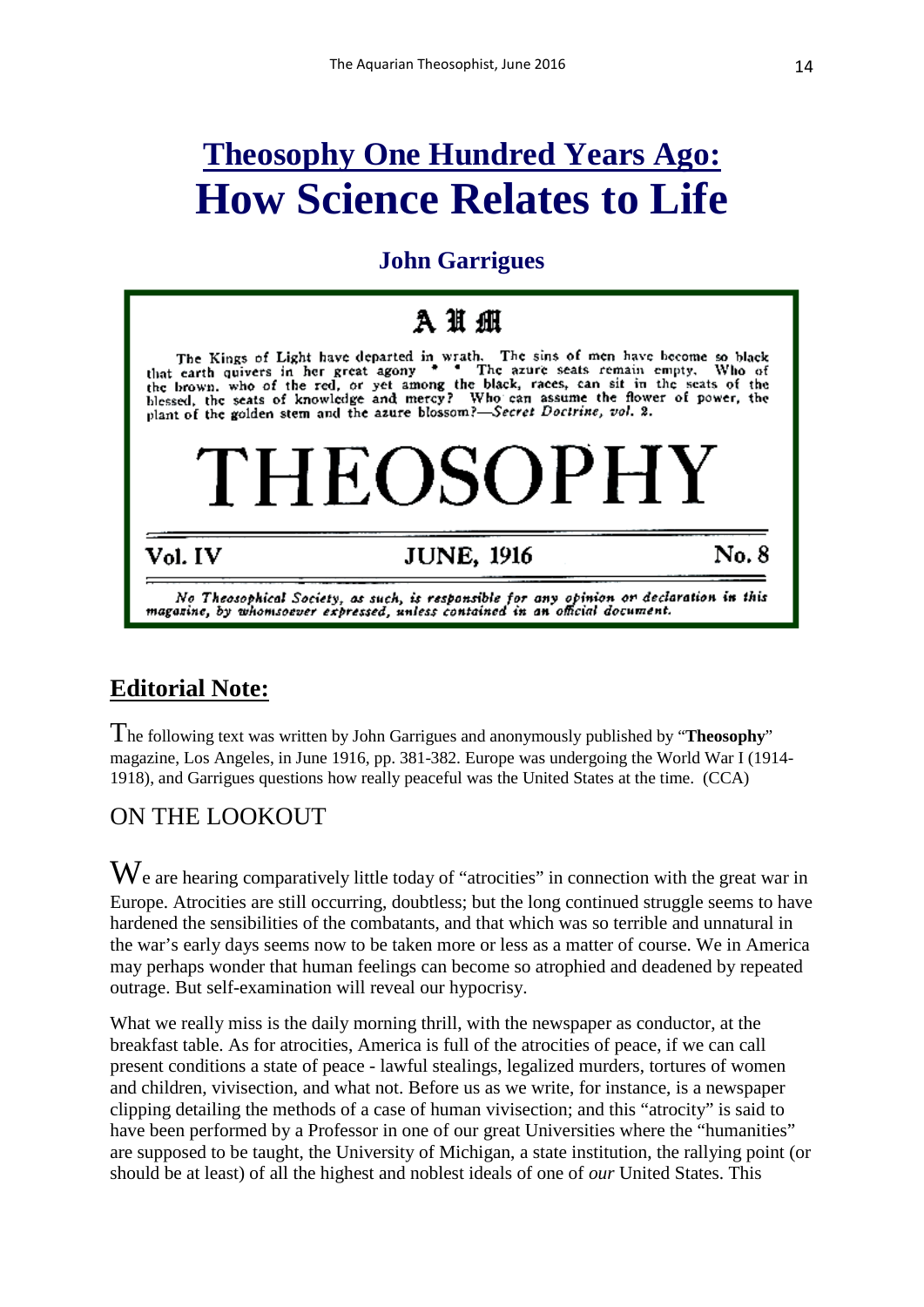Professor has been taking samples, it is said, of the brains of helpless and hopeless insane patients of the Michigan Asylum for the insane at Pontiac. One apologist for the Doctor states that the operation is "exceedingly simple" and goes on to describe it in these words: -

*"The patients were hopelessly insane and it was only a question of time when they would die from the paresis which had softened their brains. In the experiments of Dr. Wile, while making a great contribution to science in that they showed plainly the cause of paresis, the patients were not inconvenienced in any way by the operation, which was absolutely painless."*

*"The method of puncture is as follows: The patient's head is first shaved and the anterior portion of the skull thoroughly painted with tincture of iodine."*

*"The region is frozen with ethyl chloride and a revolving dental drill is thrust quickly through the skin and deeper tissues. A few rapid revolutions of the drill in the hands of an assistant sufficed to pierce the skull."*

*"The drill is removed and a long, thin needle is inserted; this is pushed firmly and deeply into the cortex. A syringe barrel is attached to the end of the needle. By suction a small cylinder of brain substance containing both gray and white matter is drawn into the syringe, together with more or less fluid from the ventricle."*

*"The operation is extremely simple. In all cases thus far examined practically no pain has been experienced."*

"Extremely simple", indeed! "A great contribution to science" is undoubtedly on the way! And such atrocities upon those poor unfortunates who cannot help themselves is permitted in a "progressive" country, where "freedom" rules, a country founded that the *rights of man* might be preserved! Could there be presented anywhere a clearer illustration of the inversion of civilization than this?

Now, is a *man* ever really insane in fact? And what is the state of those whom we call "insane"? The *man* is the Ego, the Soul in the life powers. *He* is not, can never be insane - but his body may. It is as if one were a great musician, trying to play an instrument with broken strings. The "insane" are those unfortunates who have knowledge and power, just as we all have, but whose instruments, bodies and brains, are out of control and defective. The Ego, the Real Man, imprisoned in that faulty instrument, sees and knows and feels as we "sane" ones do - but cannot express himself correctly, or perhaps receive correct impressions. Fancy those tortured ones, seeing and knowing what was going on, quite unable to prevent it, but conscious of the outrage, the indignity, the awful insult to the Soul!

Can Science be really served by such human vivisection, or any vivisection? No, Science cannot. Science means *knowledge*, and no worthy knowledge can ever flow from practices like these. This incident may serve Science, in rousing *real* Scientists to action and impelling them to put an end to such works; or an indignant and outraged public may demand such action as will prevent the possibility of their recurrence. No, vivisection is not Science, has no place in Science. How may one learn of Nature? What says *The Voice of the Silence: -*

"*Help Nature and work on with her; and Nature will regard thee as one of her creators and make obeisance*."

"*And she will open wide before thee the portals of her secret chambers, lay bare before thy gaze the treasures hidden in the very depths of her pure virgin bosom. Unsullied by the hand*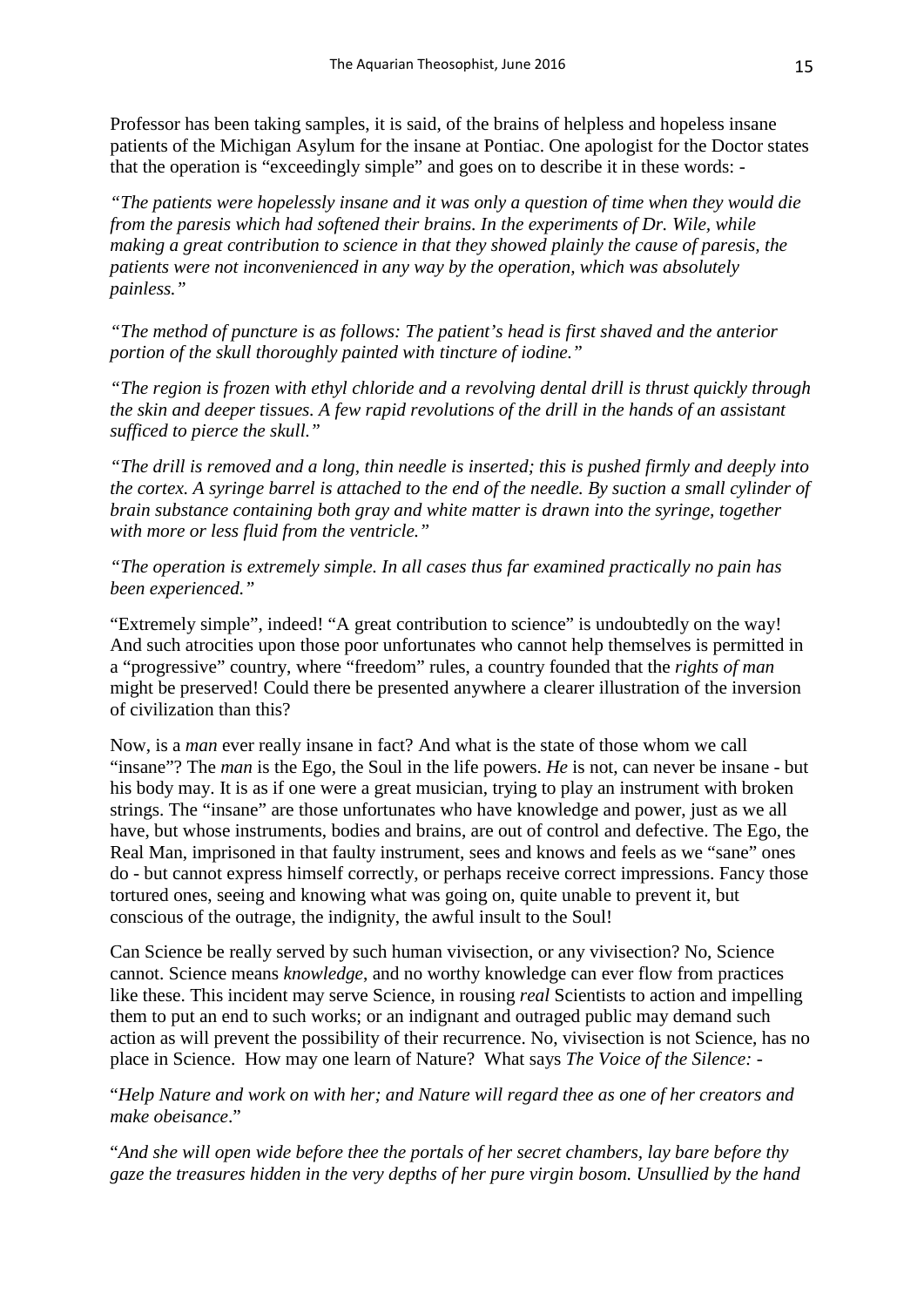*of Matter, she shows her treasures only to the eye of Spirit - the eye which never closes, the eye for which there is no veil in all her kingdoms*."

"*Then will she show thee the means and the way...*".

000

### **The 1889 Book 'Esoteric Studies' Note on a Volume By The Viscount de Figanière**



**Two photos of the book "Estudos Esotéricos, Submundo, Mundo, Supramundo" ("Esoteric Studies")**

#### **Editorial Note:**

The following review, entitled "*Esoteric Studies: Under, In, And Above the World*" is reproduced from H.P. Blavatsky's "Lucifer" magazine, London, May 1889, pp. 262-263.

Portuguese theosophist Viscount de Figanière (1827-1908) was a friend of HPB's and most likely a member of her Esoteric School, which can be inferred by perusing the bibliography he indicates in "Esoteric Studies". Chapter 21 in his book makes an accurate approach to the relation between Masters, disciples and aspirants to discipleship. In one or two aspects "**Submundo, Mundo, Supramundo**" is comparable to the works "**Esoteric Buddhism**", by A. P. Sinnett, and "**Man: Fragments of Forgotten History**", by "Two Chelas". Like these two books, it is previous to "**The Secret Doctrine**" and yet gives the reader a description of the cycles of rounds, races and globes. Figanière only saw "The Secret Doctrine" in paper while his own book was being printed. That Figanière was not quite a beginner in occult studies is seen by the way HPB refers to him and quotes from him in "The Secret Doctrine", vol. II, p. 289, fn, and p. 290. However, he was glad to correct his views whenever they differed from those of HPB and her Masters.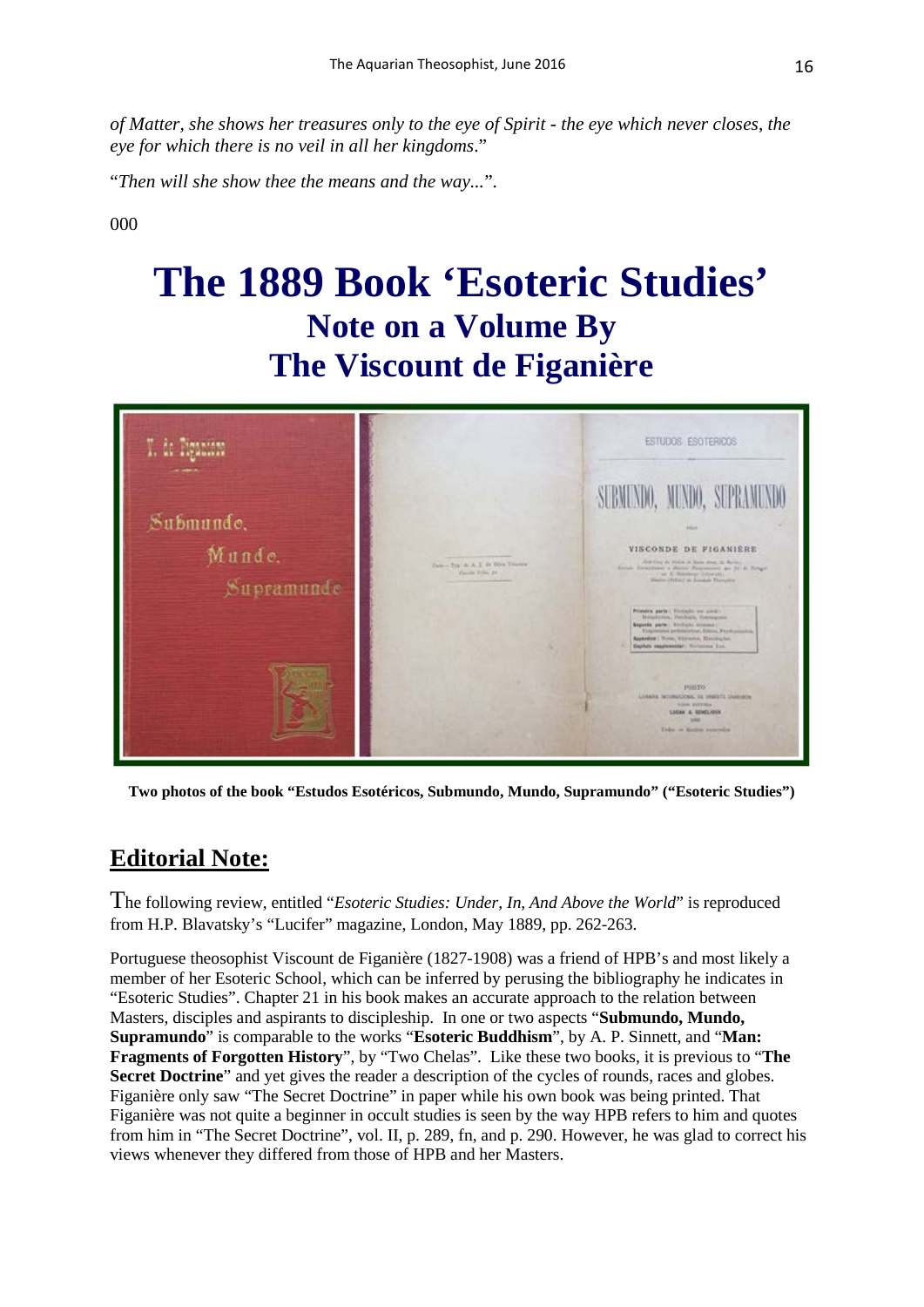Figanière lived several years in Brazil. As a diplomat, he represented Portugal in Russia for approximately seven years. He had a number of articles published in "**The Theosophist**" and "**Lucifer**", and wrote books with essays and novels in English, French, and Portuguese. His full name is Frederico Francisco Stuart de Figanière e Morão. Readers can see two lengthy articles by him in the collection of "**The Aquarian Theosophist**". One of them, entitled "**Is Theosophy Pantheism?**", in the May 2003 edition, pp. 1-15. The other one, "**About the** *Ego* **and the** *Unmanifested* **Being**", is in the July 2002 edition, pp. 13-22. At the time "**The Aquarian**" was published from Los Angeles by its founding editor Jerome Wheeler.

(CCA)

### Esoteric Studies: Under, In, And Above the World **[1]**

The author is a Grand Cross of the Order of St. Anne, in Russia; was Envoy Extraordinary and Minister Plenipotentiary from Portugal to Russia 1870 to 1876, and like a noble-minded man, places his Fellowship of the Theosophical Society above these dignities.

When this work was as he tells us, ready for publication in December last, the "Secret Doctrine" appeared, and a "fresh light" thrown on the subject. The alterations he has made are embodied in a supplementary chapter of 40 pages, which appears to convey a clearer abstract of the Secret Doctrine, and a more systematic review than has yet appeared in Europe.

The work, treating as it does of topics which form the ground-work of Theosophical teaching, cannot be reviewed in these pages at the length it probably deserves. A propaedeutic work is necessarily didactic in its character, and the author who lays down certain general propositions has given in all cases the sources of his information.

The first part is devoted to Evolution in general, comprising metaphysics, ontology, and cosmogony. The second part to human evolution. The genesis of the first, second, third, fourth, and fifth race is described. Chapters follow on the Origin of Language, on Kama-loka, Avitchi, and Devachan. The definition and modes of operation of the law of Karma are given in detail. The eighth sphere, the manwantaric manifestations, free-will, the periodic cycles, the sixth and seventh race, the occult hierarchy and the history of the Theosophical Society form each separate chapters.

We refrain from offering at this time an analysis of each of these, and content ourselves with saying that the work is copiously illustrated with diagrams, and is one of the most scientific manuals of Theosophical literature that has yet appeared.

Portugal may well be proud of so eloquent an expounder of elementary truths in such nervous language, and after our bitter experience of English literature on the subject, it is a relief to read any work written by an exact mind in clear language. We must also notice how this book contrasts with the Spanish spiritist productions, and it will be seen that the learning and elegance of the author have induced him to compile one of the most important contributions to modern Theosophical literature.

#### NOTE:

**[1]** By Viscount de Figanière, Oporto, Portugal, 8vo., 1889 [In Portuguese].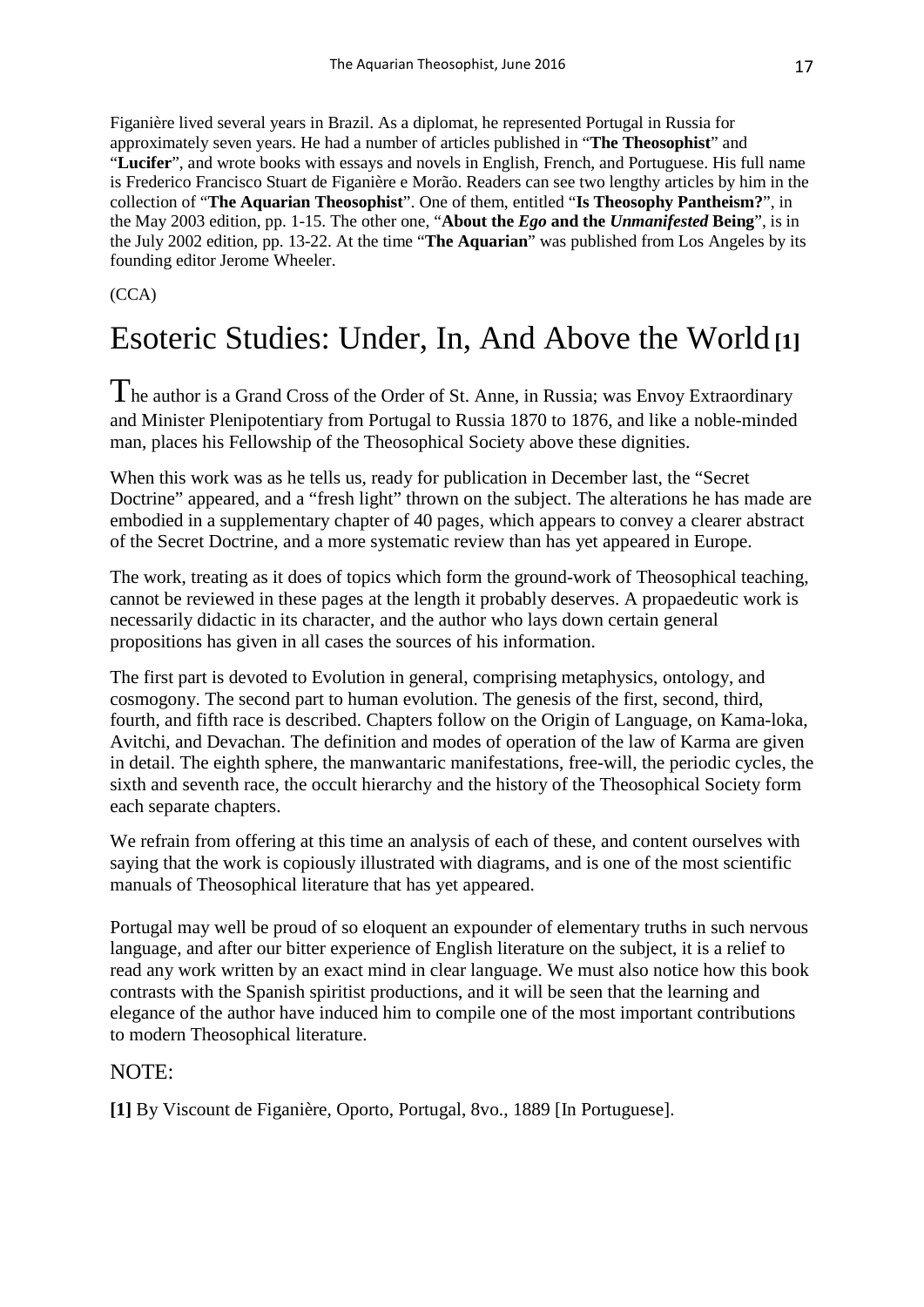# **The New Texts in Our Websites**

This is the monthly report of our associated websites **[1]**. The following items were published in English language between 23 May and 22 June:

(The more recent titles above)

- **1. Spinoza and Western Philosophers -** *Helena P. Blavatsky*
- **2. Video: the Gayatri Mantra -** *Carlos Cardoso Aveline*
- **3. Our Associated Bookshops -** *The Editors*
- **4. The Indestructibility of Sound -** *Sri Kshirod Sarma*
- **5. Fragments from the Book of Images -** *John Garrigues*
- **6. Qabbalah -** *Isaac Myer*
- **7. Kind Frankness Defeats Aggression -** *Carlos Cardoso Aveline*
- **8. The Aquarian Theosophist, May 2016**

#### NOTE:

**[1]** Our associated websites include: [www.TheosophyOnline.com,](http://www.theosophyonline.com/) [www.Esoteric-Philosophy.com,](http://www.esoteric-philosophy.com/) [www.HelenaBlavatsky.org,](http://www.helenablavatsky.org/) [www.HelenaBlavatsky.net,](http://www.helenablavatsky.net/) [www.Vislumbres.com,](http://www.vislumbres.com/) and [www.FilosofiaEsoterica.com.](http://www.filosofiaesoterica.com/) At this point, there are 709 texts by Carlos C. Aveline in our websites. One of them is in French language, 20 in Italian, 22 in Spanish, 244 in English and 422 in Portuguese.

### **The Secret of Unspeakable Peace**



Does inner, unutterable peace depend on Karma? And how?

The amount of indescribable peace that one has in his soul depends on one's Karma for a number of reasons. Such a harmony in thoughts, feelings and actions cannot be attained by a voluntary effort, but a voluntary action can help one tune in with it. A combination of fulfilled duty and detachment from results brings about happiness.

A good night's rest comes to us in peace when we know the duties of the day were well done and a nice sleep is deserved. In the morning, unutterable peace may be acknowledged as an